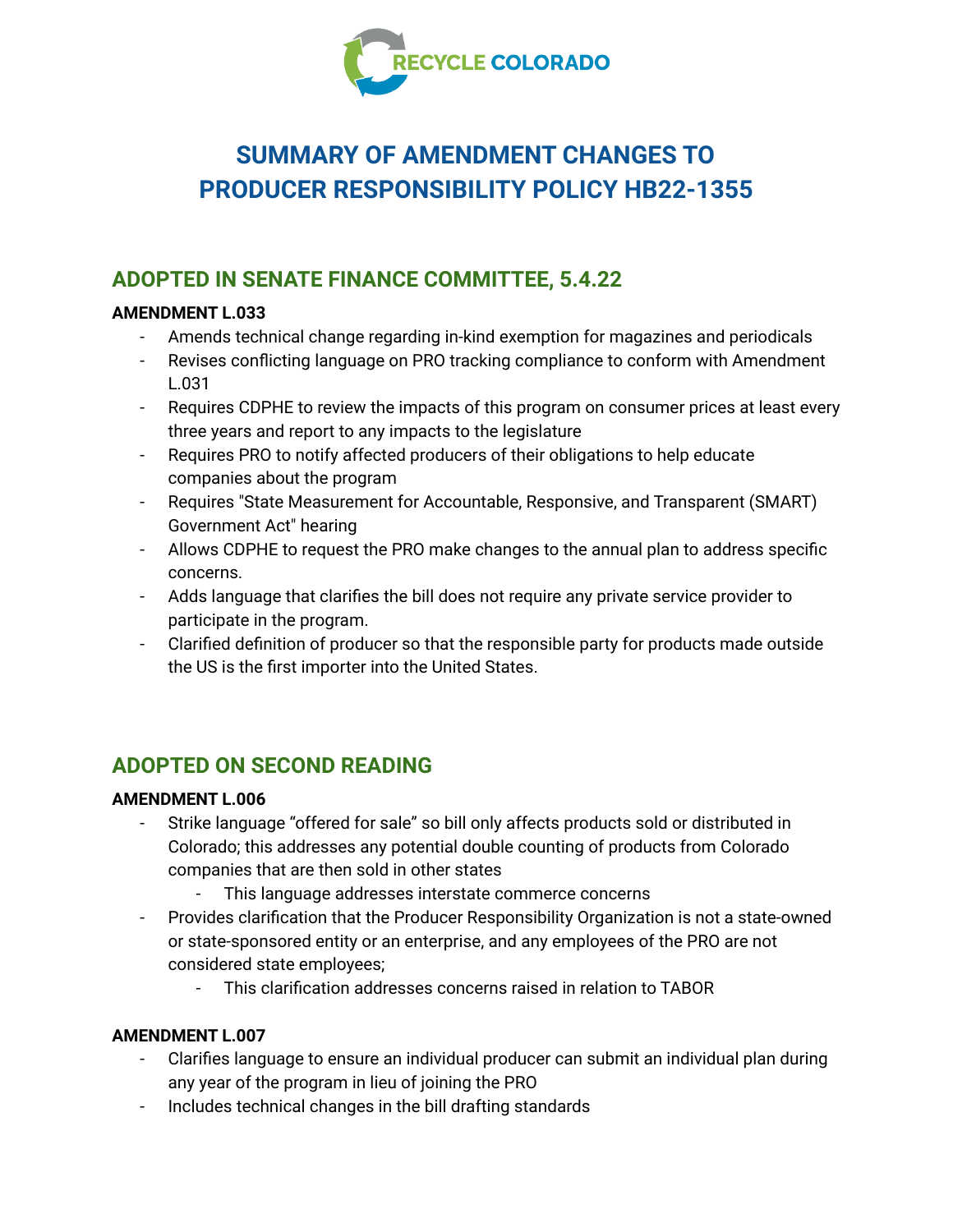

### **AMENDMENT L.009**

- Add language to reference severability clause in Colorado statute
- Extends review period for advisory board to provide recommendations on program plan and annual reporting
- Requires PRO to maintain relevant documents and records for CDPHE to monitor program performance and compliance, and for PRO to submit documents to CDPHE upon request
- Adds hospitality locations, such as entertainment and sports venues, to list of nonresidential entities to consider providing recycling service under program
- Provides exemption for paper financial statements and other vital documents required to be provided in paper form under consumer protection or other regulations

### **AMENDMENT L.010**

- *-* Revises exemption for local newspapers to publications based on news content to comply with interstate commerce and recognize social value of news publications
- Revises exemption for agricultural based on product sales to be consistent with approaches to protect small businesses
- Exempts packaging used for infant formula, medical food, or fortified nutritional supplements

### **AMENDMENT L.027**

- Requires the CDPHE Director to develop an eco-modulation bonus schedule that reduces the payments to the program for producers who meet performance benchmarks established by the Director;
- Requires the Director to consult with PRO and advisory board in creating the bonus schedule; and
- Requires the PRO to implement the bonus schedule

#### **AMENDMENT L.031**

- Clarifies the membership of the advisory board shall represent regions outside of the Front Range
- Specifies no corporate entity can hold more than one seat on the governing board of the Producer Responsibility Organization (PRO)
- Restricts the PRO from making the determination of whether an individual producer is in compliance with this policy; this clarifies that the state agency is the only body with authority to determine and enforce compliance with program
- Specifies any local government agency that is reimbursed by the PRO for providing recycling services must spend those reimbursement funds on the local government's recycling programs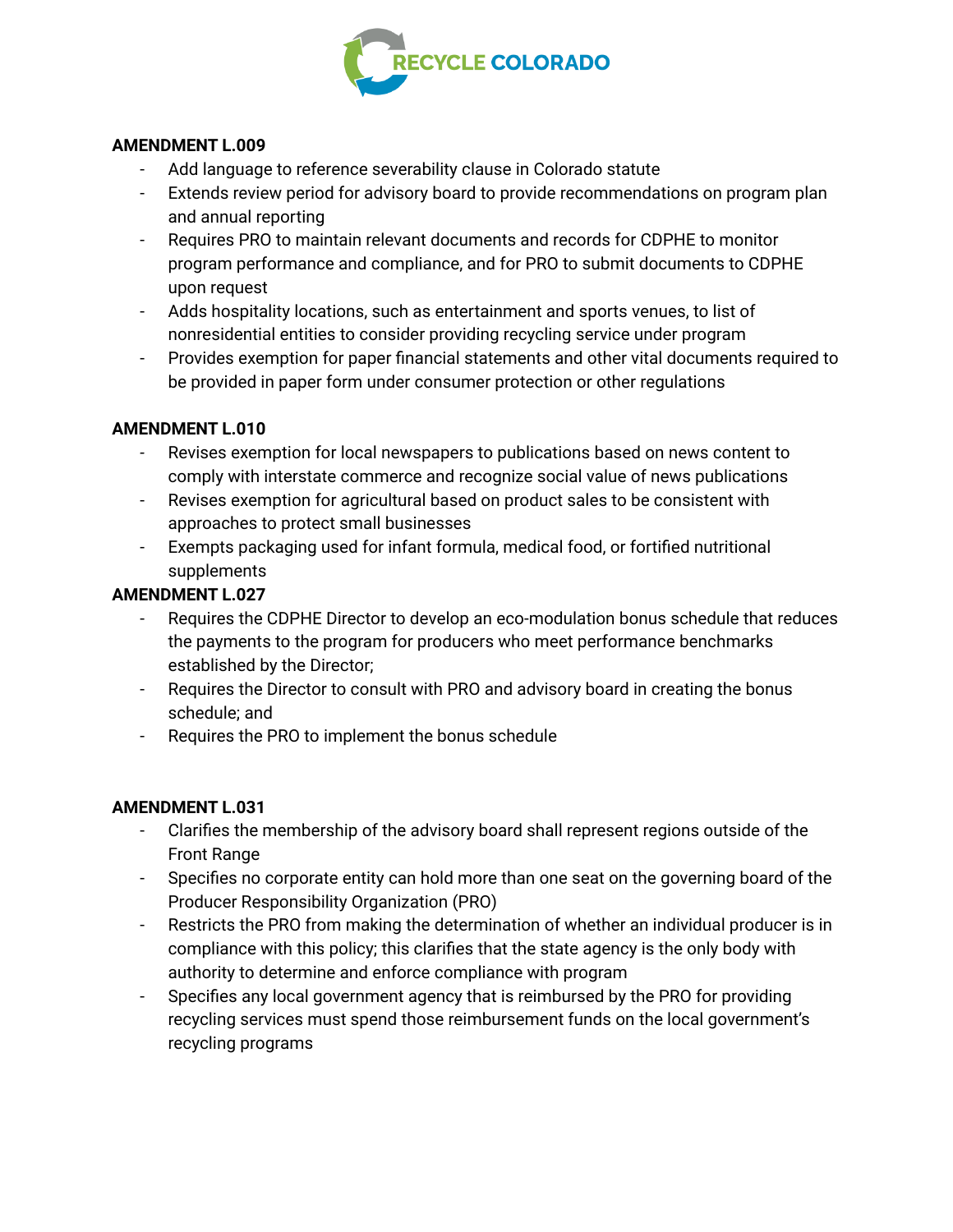

# **ENERGY AND ENVIRONMENT COMMITTEE, ADOPTED 4.13.22**

### **AMENDMENT L.001**

- Clarified language on retail food establishments to exempt only the physical individual location; dues will be the responsibility of the producer, either the brand owner, franchisor, or distributor, not the individual food establishment
- Added option for individual producer to submit an individual program plan in lieu of joining the PRO
- Simplified language around the additional plan and additional PRO to clarify that any plan or organization must comply with the elements laid out in statute
- Added language to develop a coordination plan between PROs after 2029
- Provided CDPHE more time to review program plan, going from 60 days to 120 days
- Required PRO to consult with Advisory Board before submitting amendments during the annual plan reporting and to address any feedback provided by the Advisory Board
- Added a requirement for a flat-rate dues structure for small producers to minimize administrative and reporting burden
- Removed language to require producer dues by based on weight to give more discretion to PRO to calculate dues based on weight, unit sales, or other metrics; also clarified dues are based on net recycling system costs
- Expanded small business exemption to \$5 million not including on-premise alcohol sales to reduce burden on craft breweries
- Expanded in-kind payment option to magazine and periodical publishers
- Removed local newspapers from the program because of their social and cultural value
- Clarified goal to increase the recycling of collected materials to reduce the amount of residue at recycling facilities and increase program performance
- Added metrics in the needs assessment to evaluate the performance of the existing recycling system to ensure the new program improves services and material quality
- Clarified the definition of who is the producer of paper products not including magazines and newspapers
- Added language to study diverse collection systems for recycling

### **L.002**

- Allowed producers to use national sales data as necessary
- Allows the Commission to exempt covered materials as necessary pending an analysis by the Organization and review by Advisory Board
- Clarifies dues for producers vary by whether or not the material is recyclable

#### **L.003**

- Requires PRO board to have producers of various sizes and types